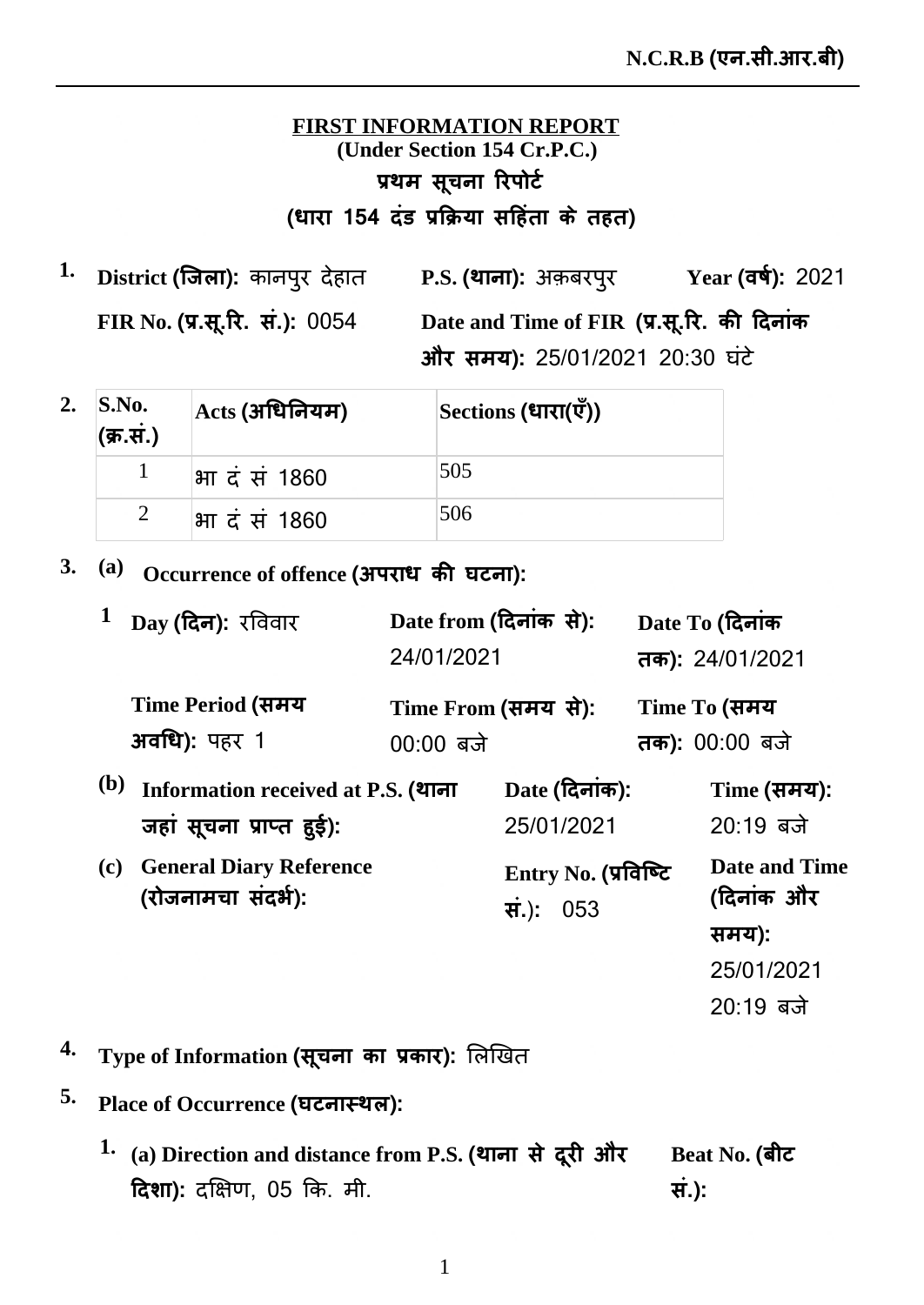(**b**) **Address (पता):** इको पार्क माती स्थित हाल ,

**(c) In case, outside the limit of this Police Station, then Name of P.S. Ǒ** थाना सीमा के बाहर है तो थाना का नाम):

 $\text{District (State) ( �जिला (राज्य)):$ 

**6. Complainant / Informant ͧȡȡ[ Ǘȡȡ[**

- $^{(a)}$  <code>Name</code> (नाम): श्री सुनील दत्त जिला बेसिक शिक्षाधिकारी
- $\bf{(b)}$   $\bf{Father's/Husband's Name (PtAT/4G and F) :}$
- $\bf (c)$   $\bf$  Date/Year of Birth (जन्म तिथि *।* **<sub>[14]</sub>**  $\frac{1969}{2}$ **(d) Nationality (राष्ट्रीयता):** भारत
- $\dot{h}$  UID No. (यूआईडी सं.):
- $(f)$  **Passport No. (पासपोर्ट सं.):**

 $\mathbf{D}$ ate of Issue (जारी करने की दिनांक): Place of Issue (जारी करने का स्थान):

**(g) ID Details (Ration Card, Voter ID Card, Passport, UID No., Driving**  License, PAN) **(पहचान विवरण (राशन कार्ड ,मतदाता कार्ड ,पासपोर्ट, यूआईडी** सं.. डाडविंग लाडसेंस, पैन कार्ड))

| <b>S. No.</b> |         | ID Type (पहचान पत्र का ID Number (पहचान संख्या) |
|---------------|---------|-------------------------------------------------|
| (क्र.सं.)     | प्रकार) |                                                 |

- $(h)$  Occupation (व्यवसाय):
- **(i) Address ȡ**

| S.No.<br>(क्र.सं.) | Address Type (पता<br>का प्रकार) | Address (पता)                                                          |
|--------------------|---------------------------------|------------------------------------------------------------------------|
|                    | वितेमान पता                     | जिला बेसिक शिक्षाधिकारी, अक़बरपुर, कानपुर<br>दिहात, उत्तर प्रदेश, भारत |
| 2                  | स्थायी पता                      | जिला बेसिक शिक्षाधिकारी, अक़बरपुर, कानपुर<br>देहात, उत्तर प्रदेश, भारत |

**(j) Phone number Ǘȡ Ȳ Mobile** 

**Mobile (मोबाइल सं.): 0**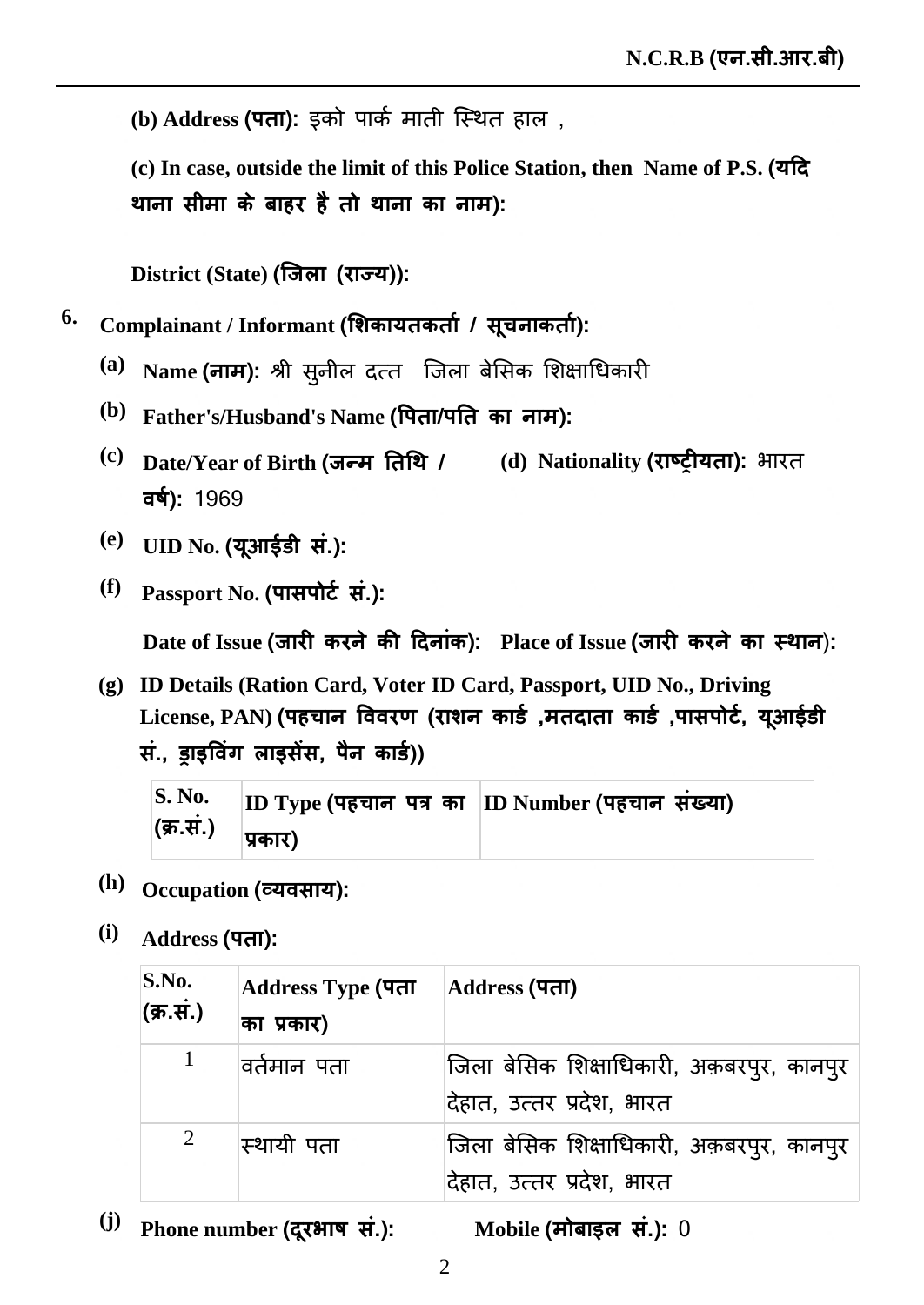7. Details of known / suspected / unknown accused with full particulars (ज्ञात / संदिग्ध / अज्ञात अभियुक्त का पूरे विवरण सहित वर्णन):

| <b>S. No.</b><br>(क्र.सं.) | Name (नाम)  | <b>Alias</b><br>(उपनाम) | <b>Relative's</b><br>Name (रिश्तेदार)<br>का नाम) | Present Address(वर्तमान<br>पता)                                 |
|----------------------------|-------------|-------------------------|--------------------------------------------------|-----------------------------------------------------------------|
| 1                          | मोहित कश्यप |                         |                                                  | 1. के0 न्यूज<br>चैनल,अक़बरपुर,कानपुर<br>देहात,उत्तर प्रदेश,भारत |
| $\overline{2}$             | अमित सिंह   |                         |                                                  | 1. के0 न्यूज<br>चैनल,अक़बरपुर,कानपुर<br>देहात,उत्तर प्रदेश,भारत |
| 3                          | यासीन अली   |                         |                                                  | 1. के0 न्यूज<br>चैनल,अक़बरपुर,कानपुर<br>देहात,उत्तर प्रदेश,भारत |

Accused More Than (अज्ञात आरोपी एक से अधिक हों तो संख्या): 0

- 8. Reasons for delay in reporting by the complainant / informant (शिकायतकर्ता / सूचनाकर्ता दवारा रिपोर्ट देरी से दर्ज कराने के कारण):
- 9. Particulars of properties of interest (संबन्धित सम्पत्ति का विवरण):

| <b>S. No.</b> | <b>Propertty Category</b><br>$\left( \overline{p}$ .सं.) (सम्पत्ति | <b>Property Type Description</b><br>(सम्पत्ति के | (विवरण) | Value(In<br>$\ket{\rm{Rs}}$ -) (मूल्य                                 |
|---------------|--------------------------------------------------------------------|--------------------------------------------------|---------|-----------------------------------------------------------------------|
|               | श्रेणी)                                                            | प्रकार)                                          |         | $(\overline{\mathbf{v}} \hspace{0.1cm} \overrightarrow{\mathbf{n}}))$ |
|               |                                                                    |                                                  |         |                                                                       |

10. Total value of property (In Rs/-) (सम्पत्ति का कुल मूल्य(रु में)):

## 11. Inquest Report / U.D. case No., if any (मृत्यु समीक्षा रिपोर्ट / यू.डी.प्रकरण सं., यदि कोई हो):

|           | $\mathbf S.$ No. $\hphantom{a}$ $\hphantom{a}$ $\hphantom{a}$ $\hphantom{a}$ $\hphantom{a}$ $\hphantom{a}$ $\hphantom{a}$ $\hphantom{a}$ $\hphantom{a}$ $\hphantom{a}$ $\hphantom{a}$ $\hphantom{a}$ $\hphantom{a}$ $\hphantom{a}$ $\hphantom{a}$ $\hphantom{a}$ $\hphantom{a}$ $\hphantom{a}$ $\hphantom{a}$ $\hphantom{a}$ $\hphantom{a}$ |  |
|-----------|---------------------------------------------------------------------------------------------------------------------------------------------------------------------------------------------------------------------------------------------------------------------------------------------------------------------------------------------|--|
| (क्र.सं.) |                                                                                                                                                                                                                                                                                                                                             |  |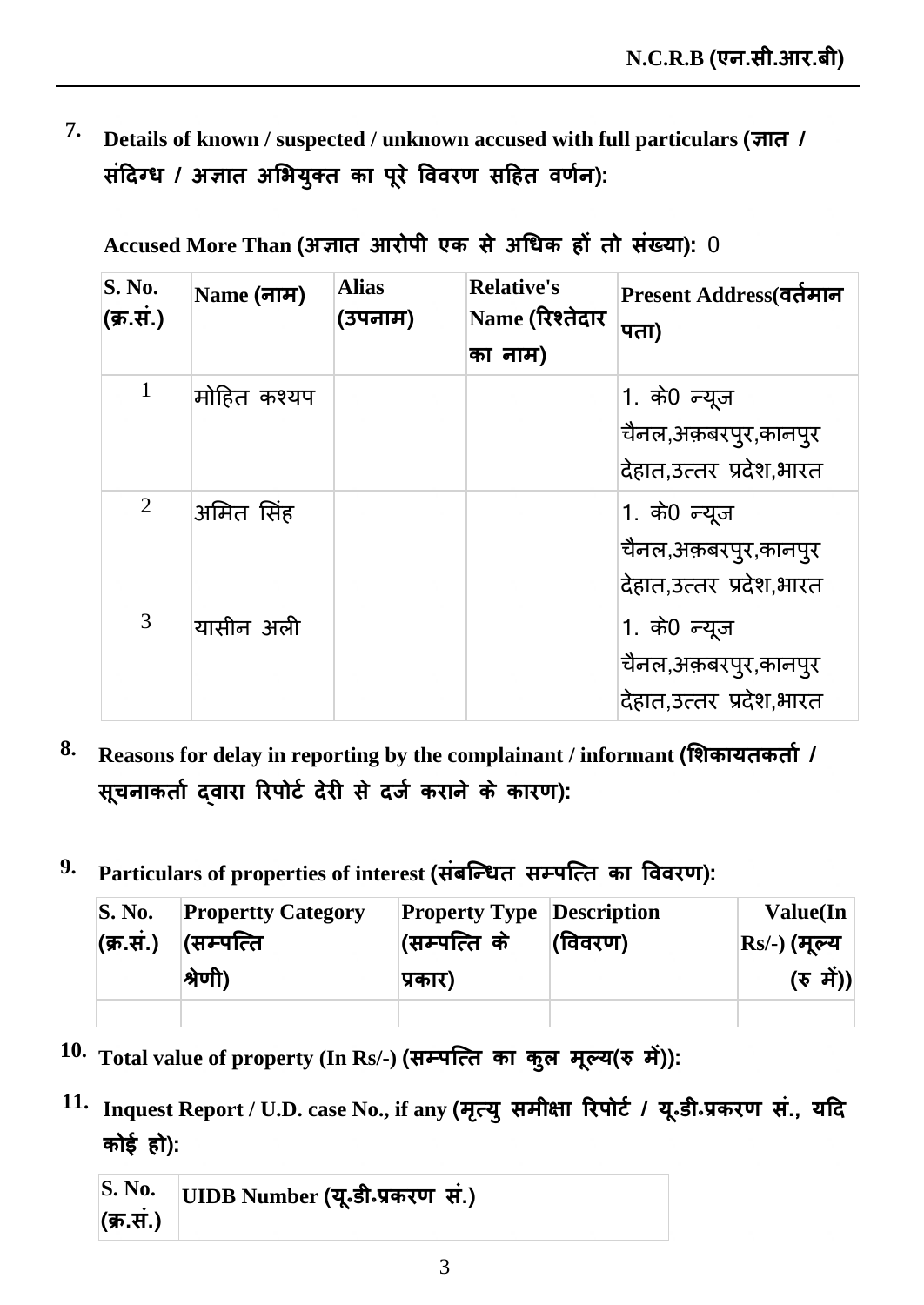## $12.$  First Information contents (प्रथम) सूचना तथ्य):

सेवा में प्रभारी निरीक्षक थाना अकबरपुर कानपुर देहात महोदय आज दिनांक 24.01.2021 को उ0प्र0 स्थापना दिवस के अवसर पर श्री अजीत सिंह पाल, मा0 राज्यमंत्री सूचना प्रौद्योगिकी एव इलेक्ट्रनिक्स (स्वतंत्र प्रभार) उ0प्र0, श्रीमती प्रतिभा शुक्ला, मा0 विधायक अकबरपुर रनिया, श्रीमती निर्मला संखवार मा0 विधायक रसूलाबाद, श्री विनोद क्**मार कटियार मा0 विधायक भोगनीपुर, जिलाधिका**री कानपुर देहात, पुलिस अधीक्षक कानपुर देहात, मुख्य विकास अधिकारी कानपुर देहात सहित जनपद स्तरीय समस्त अधिकारियों एवं जनसमूह की उपस्थिति में सांस्कृतिक कार्यक्रम इको पार्क माती कानपुर देहात के हाल में आयोजित किया गया । उपरोक्त कार्यक्रम में बेसिक शिक्षा विभाग के उच्च प्राथमिक विद्यालय सरसी, विकास खण्ड अकबरपुर के छात्रों के दवारा उपरोक्त गणमान्य व्यक्तियों / अधिकारियों एवं उपस्थित जनसमूह के समक्ष योगा एवं शारीरिक व्यायाम का प्रदर्शन किया गया श्री मोहित कश्यप अमित सिंह एवं यासीन अली के न्यूज़ के दवारा कार्यक्रम स्थल पर बिना उपस्थित हुए बच्चों द्**वारा किए गए योगा एवं शारीरिक व्यायाम का**र्यक्रम के संबंध में के0 न्यूज़ कानपुर देहात के माध्यम से अशोभनीय टिप्पणी के साथ सोशल मीडिया में गलत खबर को वायरल किया गया जिसमें कहा गया कि जिला अधिकारी एवं जिला बेसिक शिक्षा अधिकारी कार्यक्रम में व्यस्त दिखे तथा बच्चे ठंड से ठिठुरते रहे जबकि यह सर्वविदित है कि योगा एवं शारीरिक व्यायाम जैकेट एवं गर्म वस्त्रों के पहनावे के साथ नहीं किया जा सकता इसके लिए पूर्णतया ढीले ढाले एवं आरामदायक पहनावे की आवश्यकता होती जिसका पालन उच्च प्राथमिक विद्यालय सरसी विकास खणड अकबरपुर के छात्र-छात्राओं दवारा किया गया छात्र-छात्राओं के दवारा सर्दी के कपड़े उतारकर ढीले कपड़े एवं ड्रेस पहनकर योग एवं शारीरिक व्यायाम किया गया एवं तदोपरांत पुनः सर्दी के गर्म कपड़े पहन लिए गए इस प्रकार श्री मोहित कश्यप एवं अमित सिंह दवारा कार्यक्रम स्थल पर बिना उपस्थित हुए बिना तथ्यों को समझे बेसिक शिक्षा विभाग एवं बच्चों के संबंध में बिना जानकारी के भ्रामक / आधारहीन खबर को अपने चैनल के माध्यम से वायरल किया जिससे उनके द्वारा छात्र / छात्राओं / शिक्षकों एवं योग गुरुओं की भावनाओं को आहत कर एक प्रकार से उनका अपमान किया गया जिससे छात्र एवं छात्राओं में रोष भी रहा दूरभाष पर वार्ता करने पर उनके दवारा कहा गया कि मैंने जो करना था कर दिया अब आपको जो करना है कर लेना इस प्रकार श्री मोहित कश्यप दवारा न केवल बेसिक शिक्षा विभाग बल्कि शासन एवं प्रशासन की छवि को धूमिल करने का

4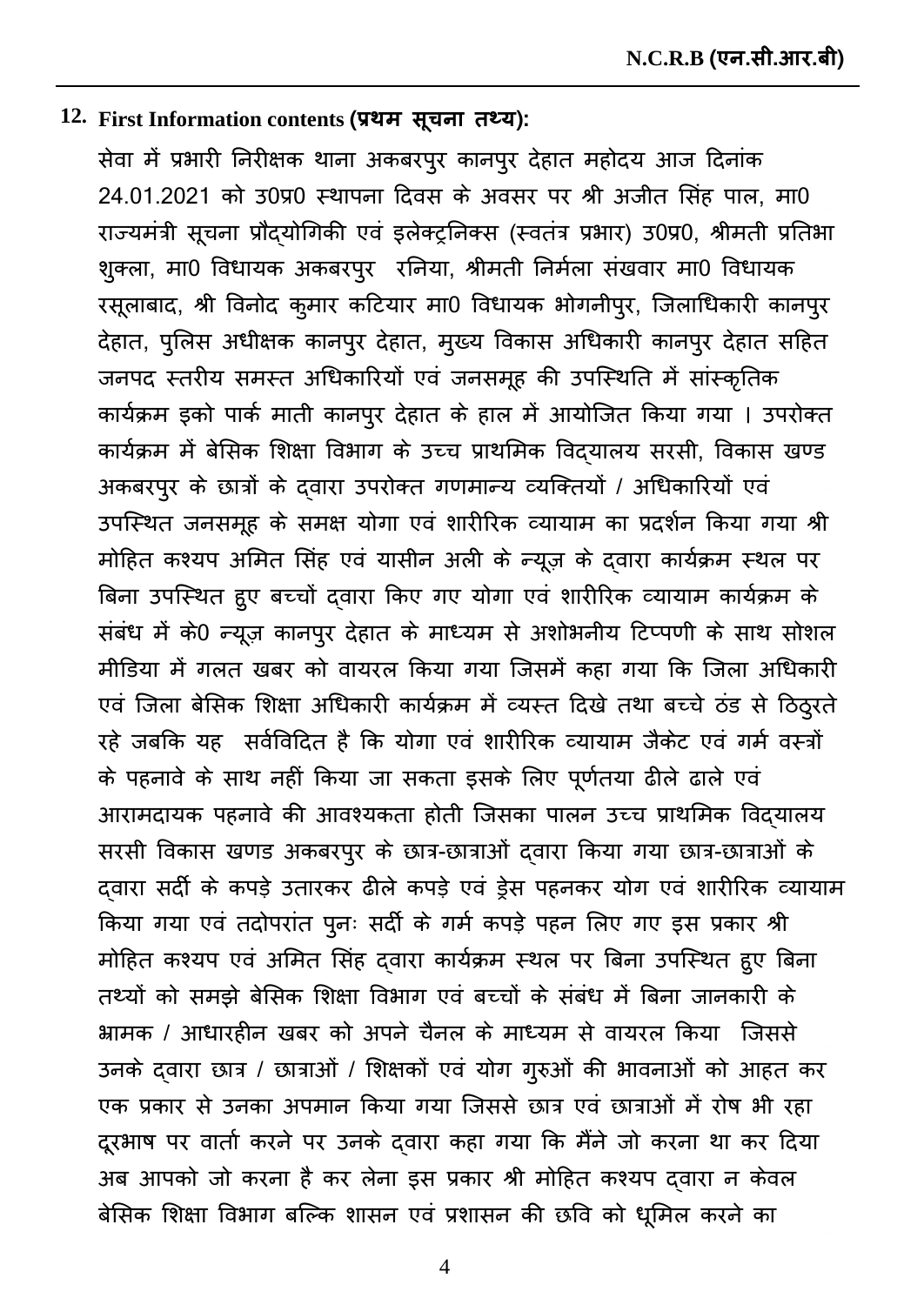कुत्सित प्रयास किया गया है जो कि IT Rules के उल्लंघन की श्रेणी में आता है अतः आपसे अनुरोध है कि कृपया उपरोक्त के संबंध में मोहित कश्यप अमित सिंह एवं यासीन अली के विरुद्ध सुसंगत धाराओं में प्रथम सूचना रिपोर्ट दर्ज कर अग्रेतर कार्यवाही करने का कष्ट करे । Sd अपठनीय (सुनील दत्त ) जिला बेसिक शिक्षा अधिकारी कानपुर देहात प्रतिलिपि 1.जिलाधिकारी महोदय कानपुर देहात को सादर अवलोकनार्थ, 2.पुलिस अधीक्षक कानपुर देहात को सादर अवलोकनार्थ एवं आवश्यक कार्यवाही हेतू जिला बेसिक शिक्षा अधिकारी कानपुर देहात जोटः- मै का0मू0 460 प्रिन्स कुमार प्रमाणित करता हूँ कि तहरीर की नकल मुताबिक असल शब्द व शब्द मेरे दवारा बोल बोलकर कम्पयूटर पर का0 अमित कुमार दवारा टाइप करायी गयी।

- **Action taken: Since the above information reveals commission of offence(s) 13. u/s as mentioned at Item No. 2. (की गयी कार्यवाही : चूंकि उपरोक्त जानकारी से पता चलता है कि अपराध करने** का तरीका मद सं. 2 में उल्लेख धारा के तहत है.):
	- $^{(1)}$  Registered the case and took up the investigation (प्रकरण दर्ज किया गया  $\frac{1}{3}$  $\frac{1}{x}$   $\frac{1}{x}$  or  $\frac{1}{x}$  or  $\frac{1}{x}$  or  $\frac{1}{x}$
	- (2) Directed (Name of I.O.) (जांच अधिकारी का Rank (पद): उपनिरीक्षक/ नाम): Arun Kumar Dwivedi अवर निरीक्षक

No. (स.): 152423030 **to take up the Investigation (को जा**च  $\lambda$ फ्वे पास मे लेने के लिए निर्देश दिया गया)  $\alpha$ r (या)

- <sup>(3)</sup> Refused investigation due to (जांच के लिए):  $\qquad$  or (के कारण इंकार किया या)
- <sup>(4)</sup> Transferred to P.S. (थाना): District ( District (ज़िला):

on point of jurisdiction (को क्षेत्राधिकार के कारण हस्तातरित).

**F.I.R. read over to the complainant / informant, admitted to be correctly recorded and a copy given to the complainant /informant, free of cost.**  (शिकायतकतो / सूचनाकतो को प्राथमिकी पढ़ कर सुनाई गयी, सही दर्ज हुई) माना और एक कॉपी निशुल्क शिकायतकर्ता को दी गयी)

<u>R.O.A.C. (आर.ओ.ए.सी.)</u>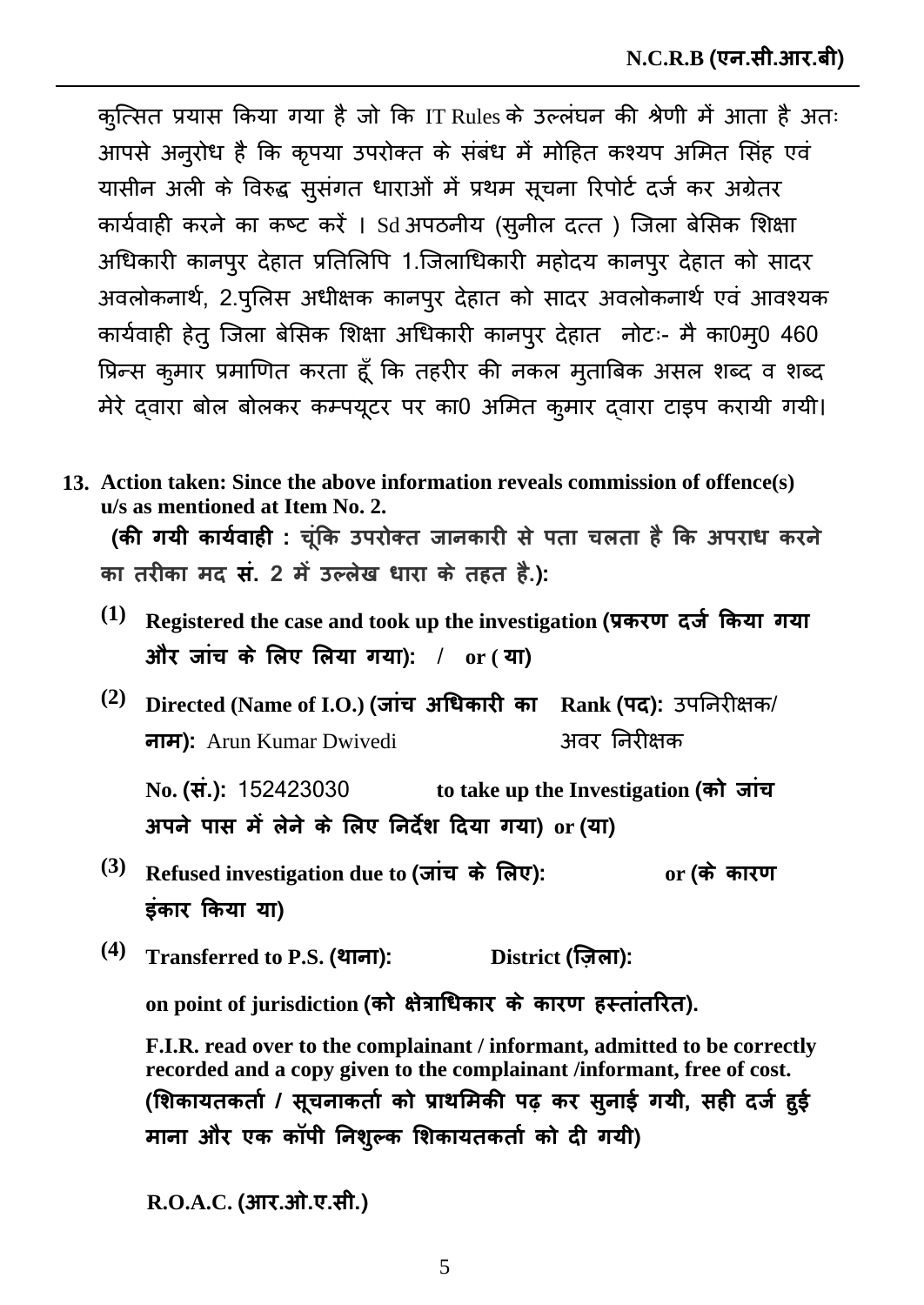**Signature of Officer in charge,**   $\bf{Police\ Station}$  (थाना प्रभारी के हस्ताक्षर)

**Name (नाम):** Tulsi Ram Pandey

Rank (पद): I (Inspector)

**No. (स.): 9454403691** 

- **14. Signature / Thumb impression of the complainant / informant**  (शिकायतकर्ता / सूचनाकर्ता के हस्ताक्षर /अंगूठे का निशान)
- $^{15.}$  Date and time of dispatch to the court (अदालत में प्रेषण की दिनांक और **समय**):

Attachment to item 7 of First Information Report (प्रथम) सूचना

रिपोर्ट के मद 7 संलग्नक):

**Physical features, deformities and other details of the suspect/accused: ( If known / seen )**

(सदिग्ध / अभियुक्त की शारीरिक विशेषताएं, विकृतियां और

अन्य विवरण: (यदि ज्ञात / देखा गया))

| S.<br>No.<br>(क्र.सं.<br>$\mathcal{E}$ | <b>Sex</b><br>(लिंग) | Date /<br><b>Year Of</b><br><b>Birth</b><br>(जन्म<br>तिथि $/$<br>वर्ष) | <b>Build</b><br>(बनावट) | ht<br>(cms)<br>(कद<br>(से.मी<br>.) | (रंग) | Heig Complexion   Identification Mark(s)<br>(पहचान चिन्ह) |
|----------------------------------------|----------------------|------------------------------------------------------------------------|-------------------------|------------------------------------|-------|-----------------------------------------------------------|
| $\mathbf{1}$                           | $\overline{2}$       | $\mathbf{3}$                                                           | $\overline{\mathbf{4}}$ | 5                                  | 6     | 7                                                         |
| $\mathbf{1}$                           | पुरुष                |                                                                        |                         |                                    |       | चिचक: नहीं                                                |
| $\overline{2}$                         | पुरुष                |                                                                        |                         |                                    |       | चेचक: नहीं                                                |